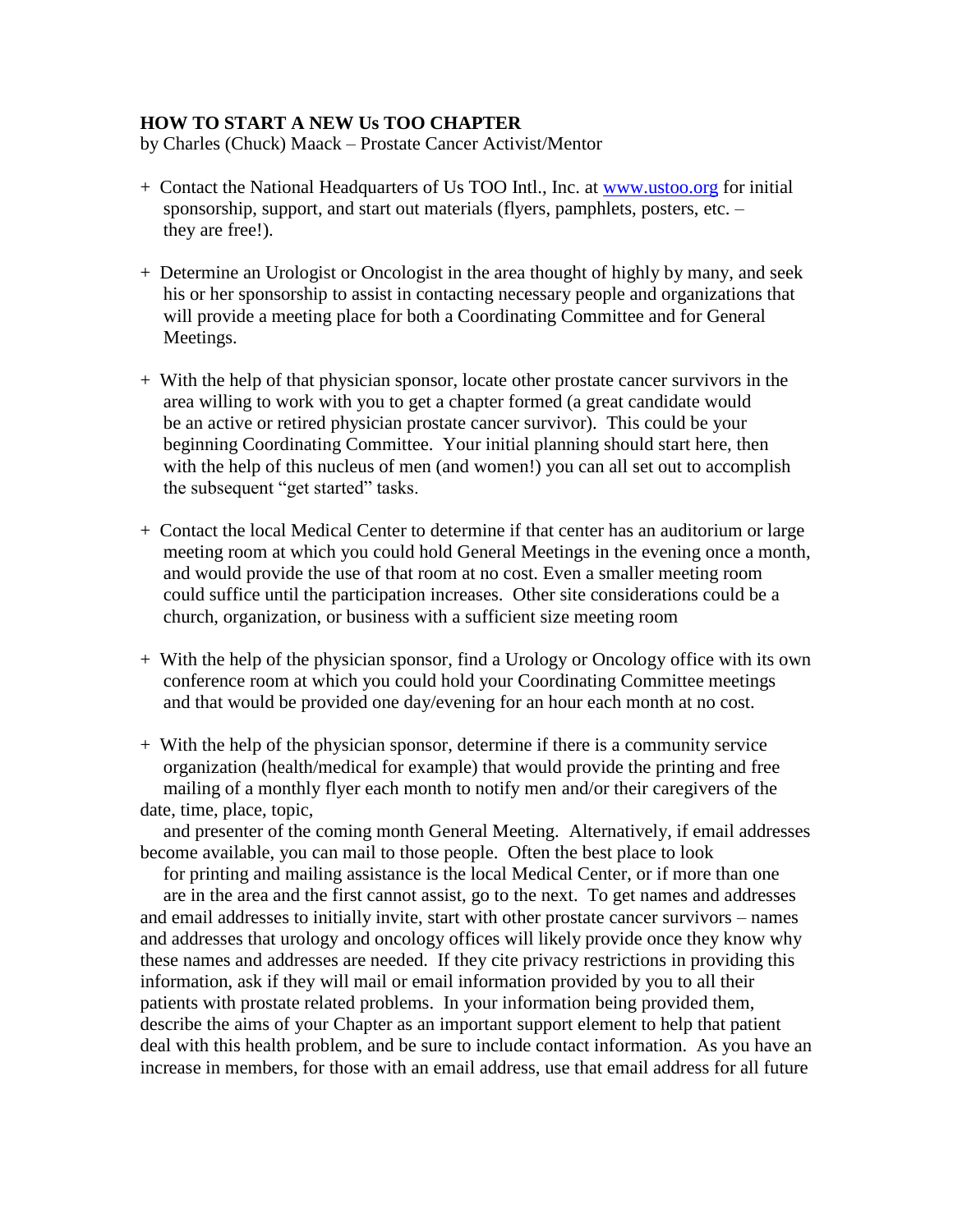passing on of meeting info and other information. For these participants/members you will no longer have to provide regular mailing of information.

- + Once the foregoing are accomplished, make a list of topics that should be presented over the next several months (and a good start would be one your sponsoring physician could present, honoring his sponsorship), then either personally contact or write/email the physicians in the community (usually urologists, oncologists, radiologists, nutritionists, pathologists, psychologists, etc. whose expertise would be more in keeping with prostate cancer) you think could make a good presentation for the topics you have decided on, requesting if they would volunteer their expertise in making the presentation of that subject at your monthly General Meeting on (date, time, place). Follow-up your letter or email until the physician/professional confirms he/she will make the presentation. Be sure to plan as the meeting subject on possibly alternate months being "open forum" wherein participants are encouraged to discuss any concerns or questions they have and other participants offer their suggestions from their own experiences.
- + Once your Chapter has been established, contact National Us TOO again to provide details about your Chapter to be included on their website under Support Group Chapters.
- + Consider if there is a website hosting organization in the area that would provide and host a website at no cost for your Chapter as a community service. If they will, contact National Us TOO to provide the Us TOO Chapter website template that can be used by your host to provide your Chapter website. Also check with the local Medical Center to determine if they would provide a webpage link on their website regarding your Chapter.
- + Contact the local daily newspaper to find if your meetings can be included each month as a community service in their health section or Support Groups section under the health subject "Prostate Cancer." Then provide your Chapter name, meeting location, date  $(2<sup>nd</sup>$  Monday of every month, for example), time, and a contact telephone number. If they have a Community Events section or page that is run each month on a date that would always be before your General Meeting date, regularly provide these same details plus the topic and presenter of the coming meeting.
- + Check with television and radio stations who broadcast in your area to determine if they have a health coordinator who would include mention of the existence of your Chapter in future health reports.
- + Check if there is a local medical outreach program. If so, determine if they can assist in getting the word out about the existence of your Chapter.
- + If the American Cancer Society has an office in your area, arrange to work with them in areas regarding prostate cancer. Work with the Society, participating with them at Health Fairs where you can display and provide prostate cancer material and handouts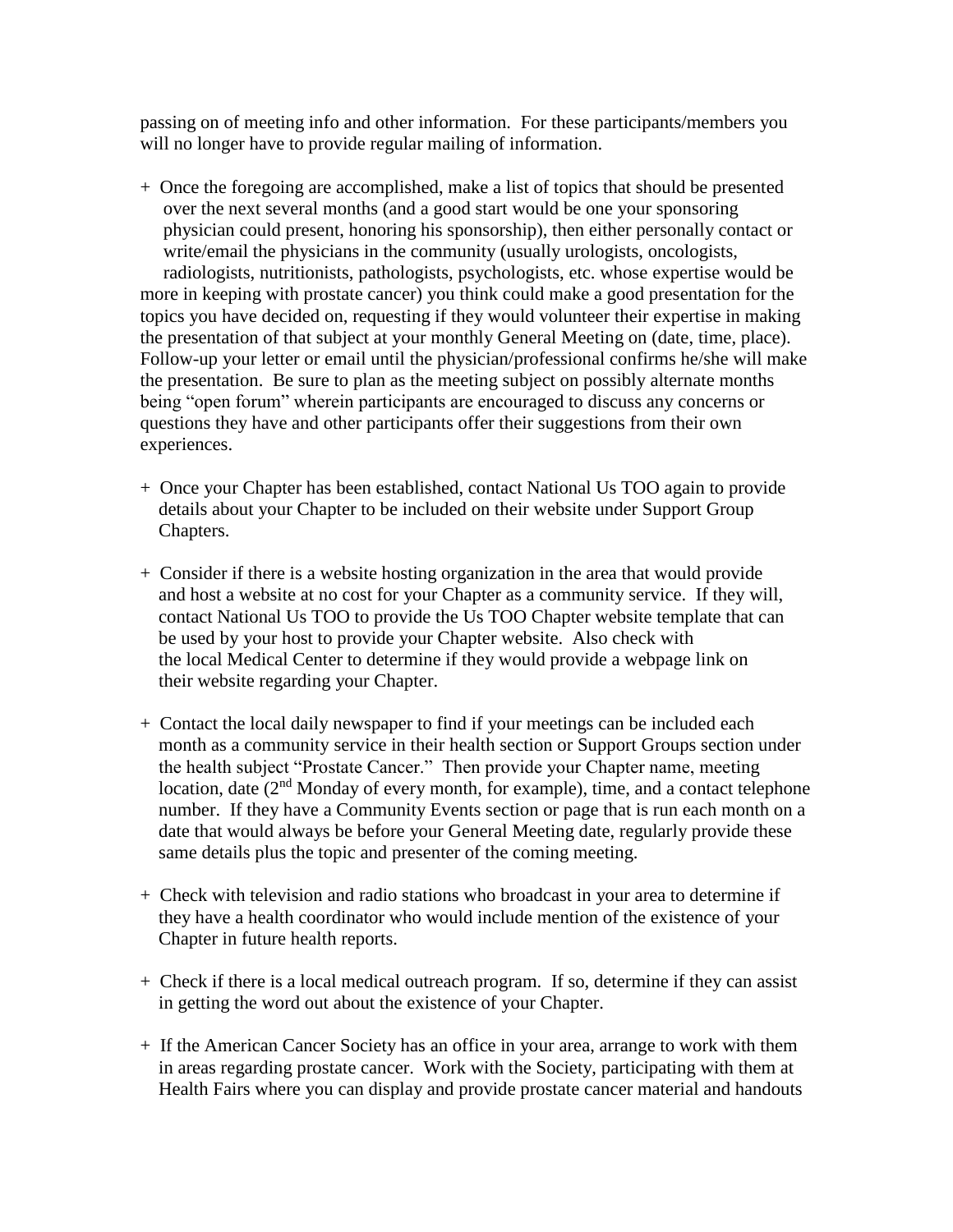alongside their material.

+ Take several copies of the Us TOO flyers received from National, onto which there will probably be space for you to have added details about your chapter, to every Urology and Oncology office in the area requesting they provide a flyer to every patient determined to have prostate cancer or other prostate related problems.

+ The Coordinating Committee should meet sometime each month shortly before the coming General Meeting to discuss ideas, subjects each member has possibly researched, various prostate cancer therapies, other men/women they might want to ask to join the committee, and future General Meeting topics and possible presenters. It is suggested that a specific day and time be determined (the Wednesday before the coming week General meeting, and from noon to 1:00 P.M., for example) so that the office providing the meeting room can schedule this day and time every month on their annual calendar scheduling.

+ If you are interested in qualifying as a non-profit charitable organization eligible for tax exempt status in accordance with the requirements of the Internal Revenue Service and your own home State, and in order to accept monies as tax exempt donations for your chapter's operation it is necessary to file with your Secretary of State

 "Articles of Incorporation" to satisfy not only your State but also the Internal Revenue Service as to your tax exempt status. A check with local attorneys will likely find one willing to assist in the preparation of the Articles of Incorporation as a community service. A call to your Secretary of State can determine where the Articles of Incorporation are to be mailed and the fee for registering as a non-profit corporation

- . The fee for non-profit corporations is usually minimal. A call to the Internal Revenue Service will also be in order to have mailed to you the appropriate forms to file to the Internal Revenue Service for an Employer Identification Number (EIN). The attorney assisting you with preparation of Articles of Incorporation could also assist you with this requirement. This registration is also necessary to qualify your Chapter for tax exempt status. Accessing the Internet to the "Internal Revenue Service" can lead to being able to further access to read and print out the Internal Revenue Code Sections that explain the rules that define tax exemption status. Specific Code Sections that apply at the time of this writing include  $501(c)(3)$ ,  $509(a)(1)$ ,  $170(b)(1)$  and 170(c)(2). You can read our Chapter Articles of Incorporation by accessing our website [www.ustoowichita.org](http://www.ustoowichita.org/) then clicking on the menu words "Articles of Incorporation." This paper explains how to contact your Secretary of State and the IRS: <http://tinyurl.com/kefezd6>**.** If you are not currently interesting in forming your own "corporation," you can be under the umbrella of Us TOO and they will explain how you can collect money, send it to them for their establishing an account for your use, then as you need funds from that account, they will provide those funds.
- + With the help of all Coordinating Committee members, seek financial sponsors to help get things off the ground. Urology and/or Oncology groups often would be willing to provide such assistance and may also cover the expense involved in registering with your Secretary of State and with the Internal Revenue Service.